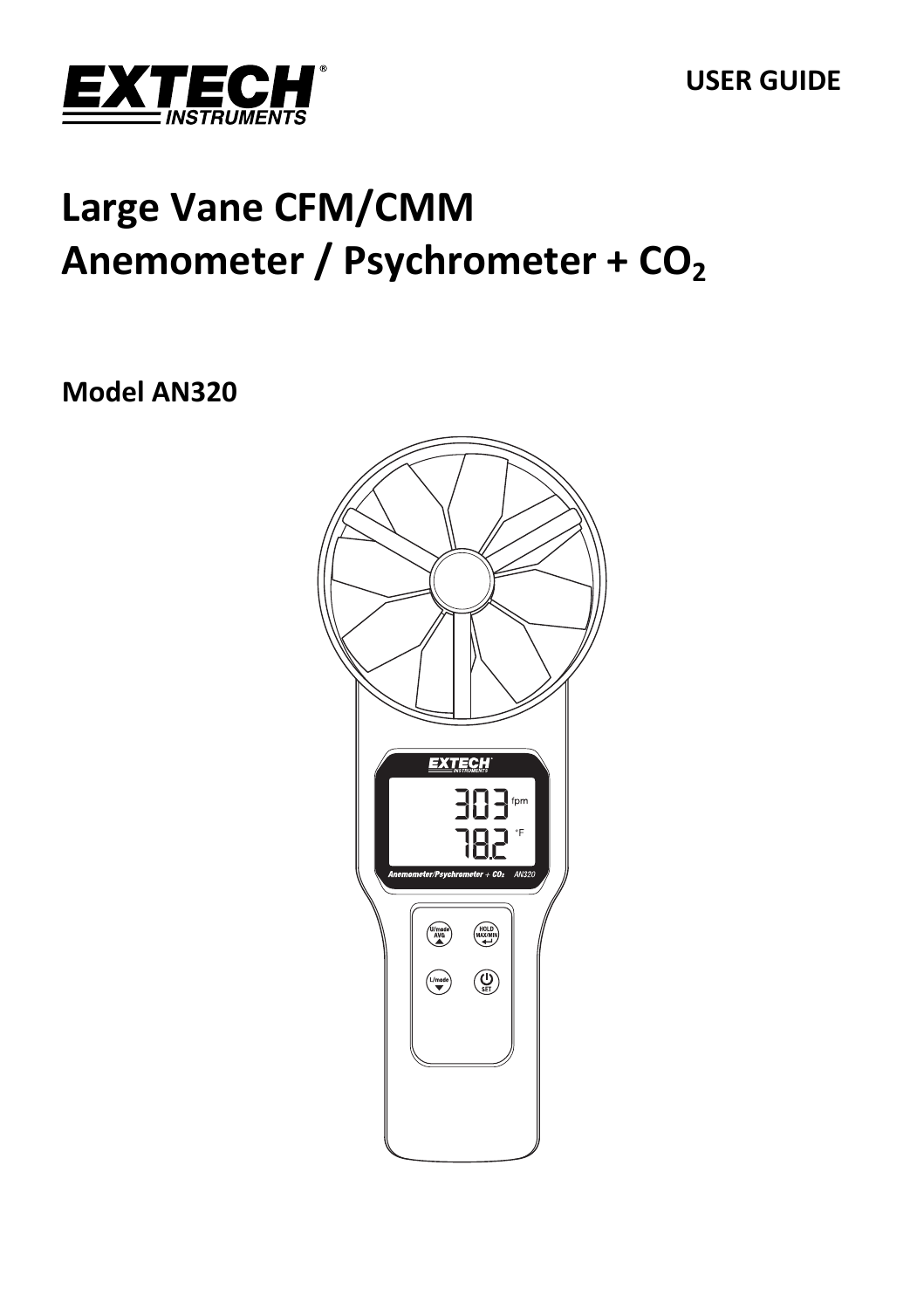# *Introduction*

Congratulations on your purchase of the Extech AN320 Vane Airflow Anemometer Psychrometer + CO2. This instrument measures Air Velocity, Air Flow (volume), Air Temperature, Relative Humidity, Wet Bulb Temperature, Dew Point Temperature, and  $CO<sub>2</sub>$  (carbon dioxide). The large, easy-to-read backlit LCD includes primary and secondary displays plus numerous status indicators. The optional round and square airflow cone adaptors allow for quick air flow (volume) measurements. This meter is shipped fully tested and calibrated and, with proper use, will provide years of reliable service. Please visit our website (www.extech.com) to check for the latest version of this User Guide, Product Updates, and Customer Support.

# **CAUTIONS**

- Improper use of this meter can cause damage to the meter and personal injury. Read and understand this user manual before operating the meter.
- Inspect the condition of the probe and the meter for any damage before operating the meter. Repair or replace damage before use.
- $\bullet$  If the equipment is used in a manner not specified by the manufacturer, the protection provided by the equipment may be impaired.
- This device should not be made available to children. It contains hazardous objects as well as small parts that can be accidentally swallowed. The meter's batteries and packing material can also be dangerous to children.
- In the event that the meter is to be unused for an extended period of time, remove the batteries to protect against battery leakage.
- Expired or damaged batteries can be hazardous if allowed to come in contact with skin. Use suitable hand protection in such cases.
- Do not short circuit batteries or put batteries in fire.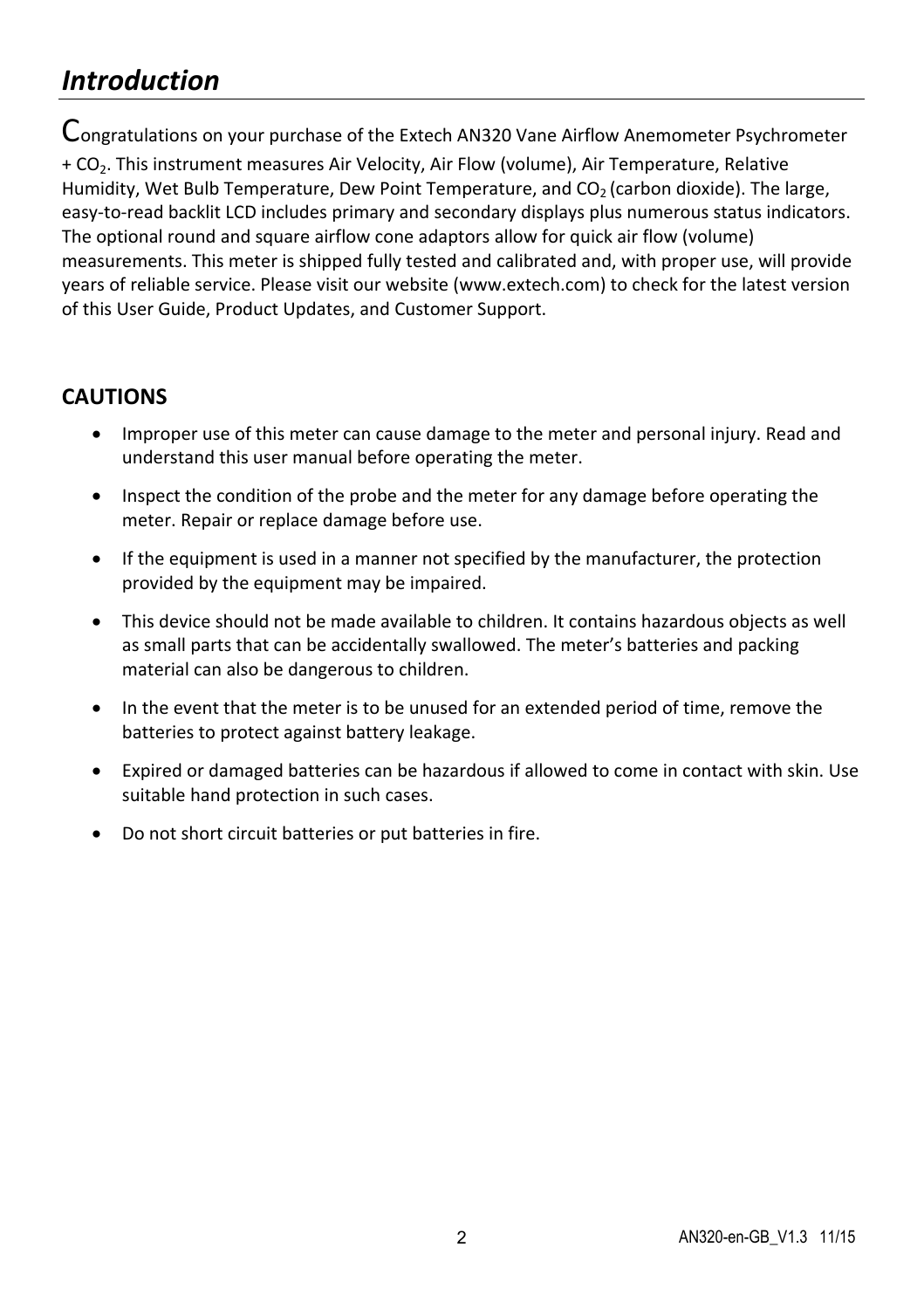# *Meter Description*

# **Meter Description (front)**

- 1. Top line LCD display reading
- 2. Bottom line LCD display reading
- 3. U/mode AVG and up arrow button
- 4. L/mode and down arrow button
- 5. ON‐OFF (Power) and SET button
- 6. HOLD, MAX‐MIN, and left arrow (Enter) button
- 7. Unit of measure symbol for lower display row
- 8. Unit of measure symbol for upper display row
- 9. Air Velocity Vane

# **Meter Description (rear)**

- 10. Air temperature, humidity, and  $CO<sub>2</sub>$  sensors
- 11. Battery compartment



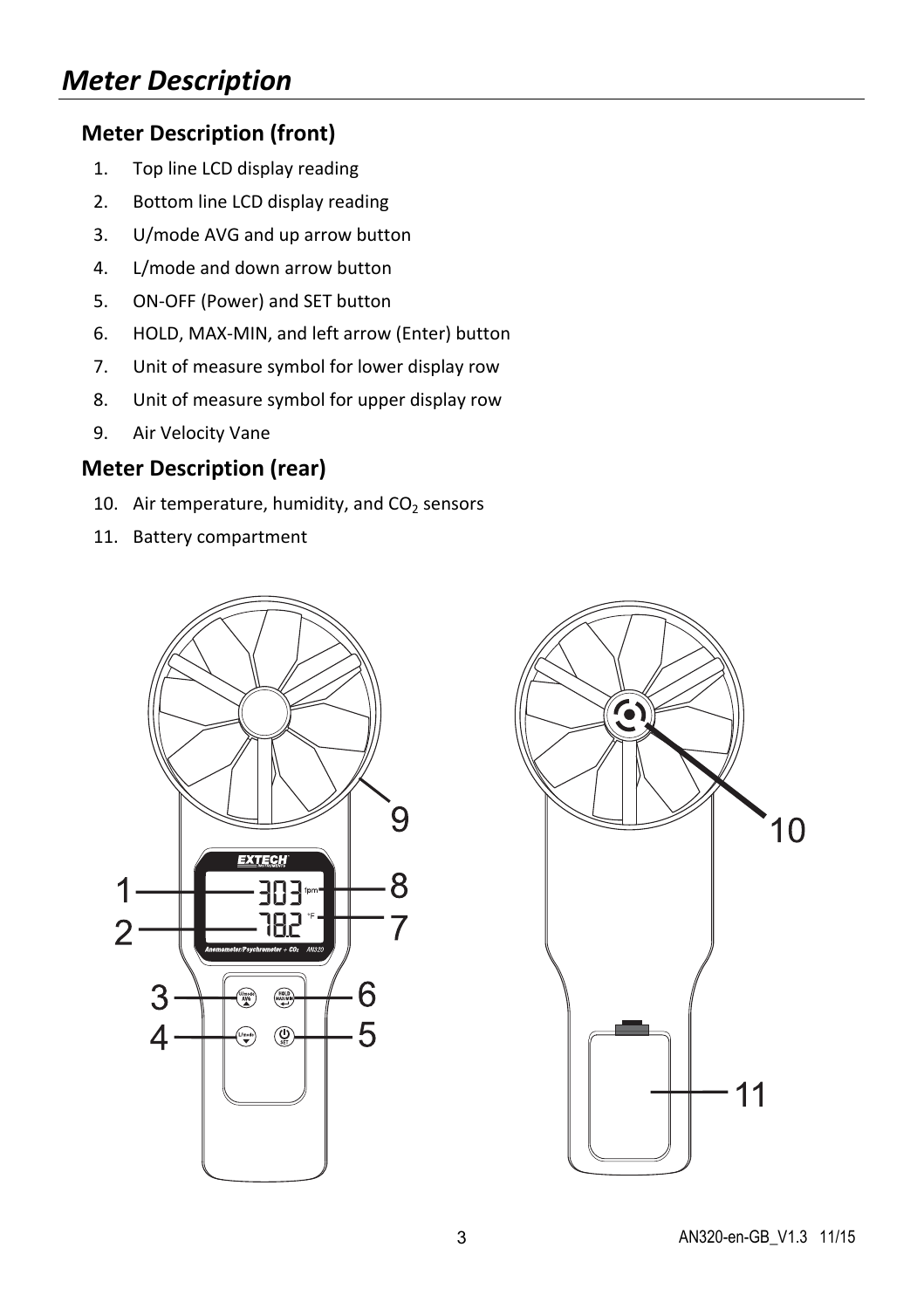# **Brief Keypad Description**



Press momentarily to switch the meter ON or OFF. Press and hold this button for 2 seconds to enter or exit the Setup mode (refer to Setup mode section for details).

- **HOLD MAX/MIN**
- o Press momentarily to freeze the displayed reading (HOLD icon switches ON); press again momentarily to exit the HOLD mode (HOLD icon switches OFF)
- $\circ$  Press and hold for 2 seconds to display the MIN (minimum) reading; press and hold again to display the MAX (maximum) reading; Press and hold a third time to exit
- $\circ$  This button is also used in the AVERAGE mode (for recording readings one at a time or for a 'timed' recording session) and in the SETUP mode (for configuring the meter). Please review the AVERAGE and SETUP mode sections for details

# **U/mode**

▲ Press momentarily to toggle between ppm  $(CO<sub>2</sub>)$ , humidity, and air velocity readings. Press and hold for 2 seconds to access the Multi‐Point Average and Timed Average modes (the AVG icon switches ON). Detailed instructions for these modes are provided later in this guide. In the Setup mode press to select a category or to increase a value (refer to Setup mode later in this guide)

#### **L/mode ▼**

Press to toggle the lower display between air temperature, air volume, wet bulb temperature, and dew point temperature readings; Also used in the Multi‐Point Average, Timed Average, and Setup modes; refer to the AVERAGE and SETUP modes sections later in this guide



 **+** With the meter switched OFF, press and hold these two buttons to disable Auto Power OFF. Detailed AUTO POWER OFF (Sleep mode) instructions are provided later in this guide

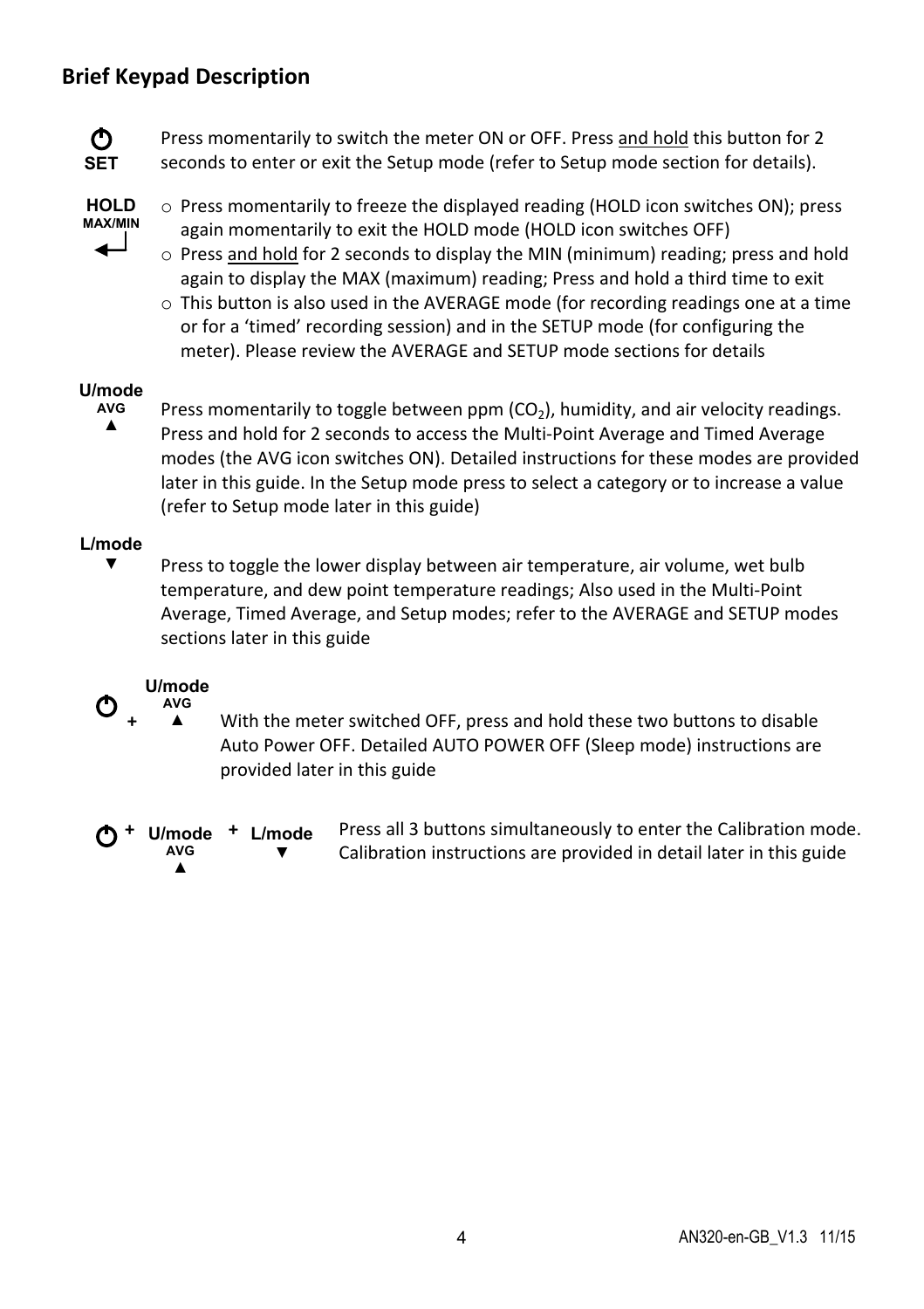# *Display Layout*

- 1. Lower Display digits (air volume, temperature, timer, or menu parameter displays)
- 2. Upper Display digits (air velocity, humidity,  $CO<sub>2</sub>$ , or menu display parameters)
- 3. Optional Cone or Funnel attachment icon
- 4. Units of measure for duct area programming
- 5. Vane indicator (flashes very briefly on power up)
- 6. Display HOLD icon
- 7. MAX mode icon
- 8. MIN mode icon
- 9. Recording icon
- 10. Elapsed Timer icon
- 11. AVG mode icon
- 12. Battery status icon
- 13. Unit of measure icons\*

*\*Full list shown. Available units of measure icons vary by model.* 

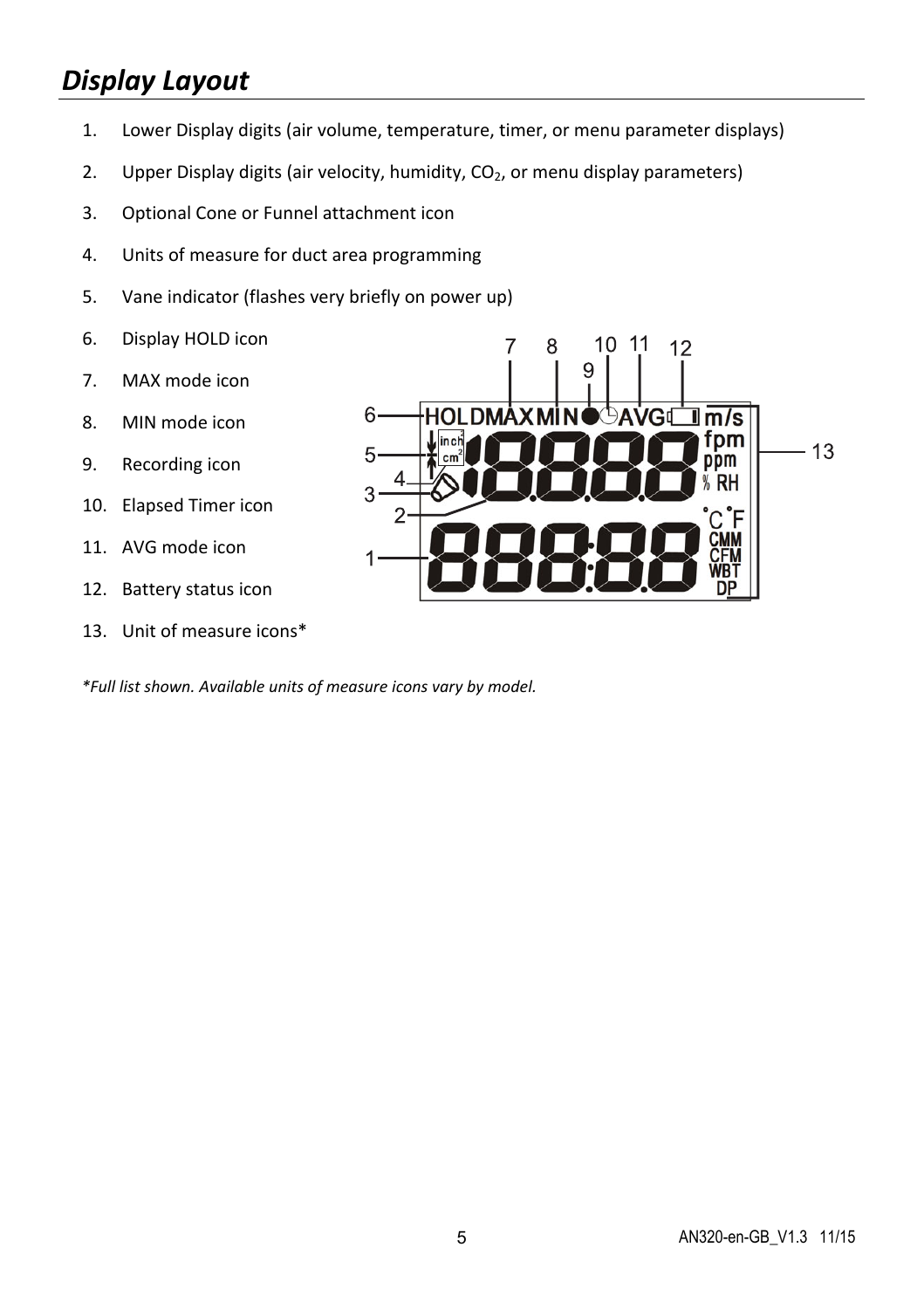# **Air Velocity and Air Volume Measurements**

- 1. Switch the meter ON by pressing the POWER  $\left(\overline{Q}\right)$  button momentarily. The meter will countdown from 30 to 0 as it performs a self‐test. Press the **POWER** button again to switch the meter OFF.
- 2. Note that the meter will automatically enter the sleep mode after 20 minutes of inactivity. To disable this feature: with the meter OFF, press and hold the **POWER** and the **U/mode** buttons for 2 seconds. The LCD will display '**n**' as it switches ON. Now the sleep mode is disabled and the user must press the **POWER** button momentarily to switch the meter OFF.
- 3. When the meter is ON, the upper display can indicate air velocity, relative humidity, or CO<sub>2</sub> (use the **U/mode** button to scroll). The lower display digits can indicate air flow, dew point temperature, wet bulb temperature, or air temperature (use the **L/mode** button to scroll).



- 4. Place the sensor in the air stream. The air must enter the vane from the rear of the meter. The Air Temperature, Relative humidity, and  $CO<sub>2</sub>$  sensors are located at the center of the vane on the rear of the meter.
- 5. Read the measurement data on the LCD. Air velocity readings are indicated in meters per second (m/s) or feet per minute (fpm). Temperature readings (air, dew point DP, or wet bulb WBT) are indicated in °C/°F. Air flow (volume) is indicated in CFM (cubic feet per minute) or CMM (cubic meters per minute). Use the **L/mode** button (for lower display) and the **U/mode** button (for upper display) to scroll through the displayed reading options.
- 6. To change between Imperial and Metric units of measure refer to the SETUP Mode section.
- 7. To measure the Air Volume of a duct, first measure the duct's area (see the Appendix for area calculations) and then enter the area value in the meter's SETUP mode in in<sup>2</sup> or cm<sup>2</sup>. After the area value has been entered, use the **L/mode** button to scroll to the air volume display (CMM/CFM) on the lower digits. Place the meter in air stream to measure volume.
- 8. Optional: measure Air Volume with an airflow Cone or Square adaptor by first attaching one of the adaptors to the meter (the optional cone adaptor kit includes a round and a square cone; kit part number AN300‐C). The meter will automatically recognize that the adaptor is attached to the meter and a cone icon will appear on the display. Note: regardless of the AREA setting in the SETUP mode, the meter will default to the dimensions of the vane opening. Ensure that the airflow adaptor is well mounted and locked before taking measurements.

# **LCD backlight**

Press the U/mode button to switch ON the LCD backlight. The backlight will automatically switch OFF after approximately 10 seconds to conserve battery power. Note that the backlighting switches ON automatically when the meter is switched ON by the user.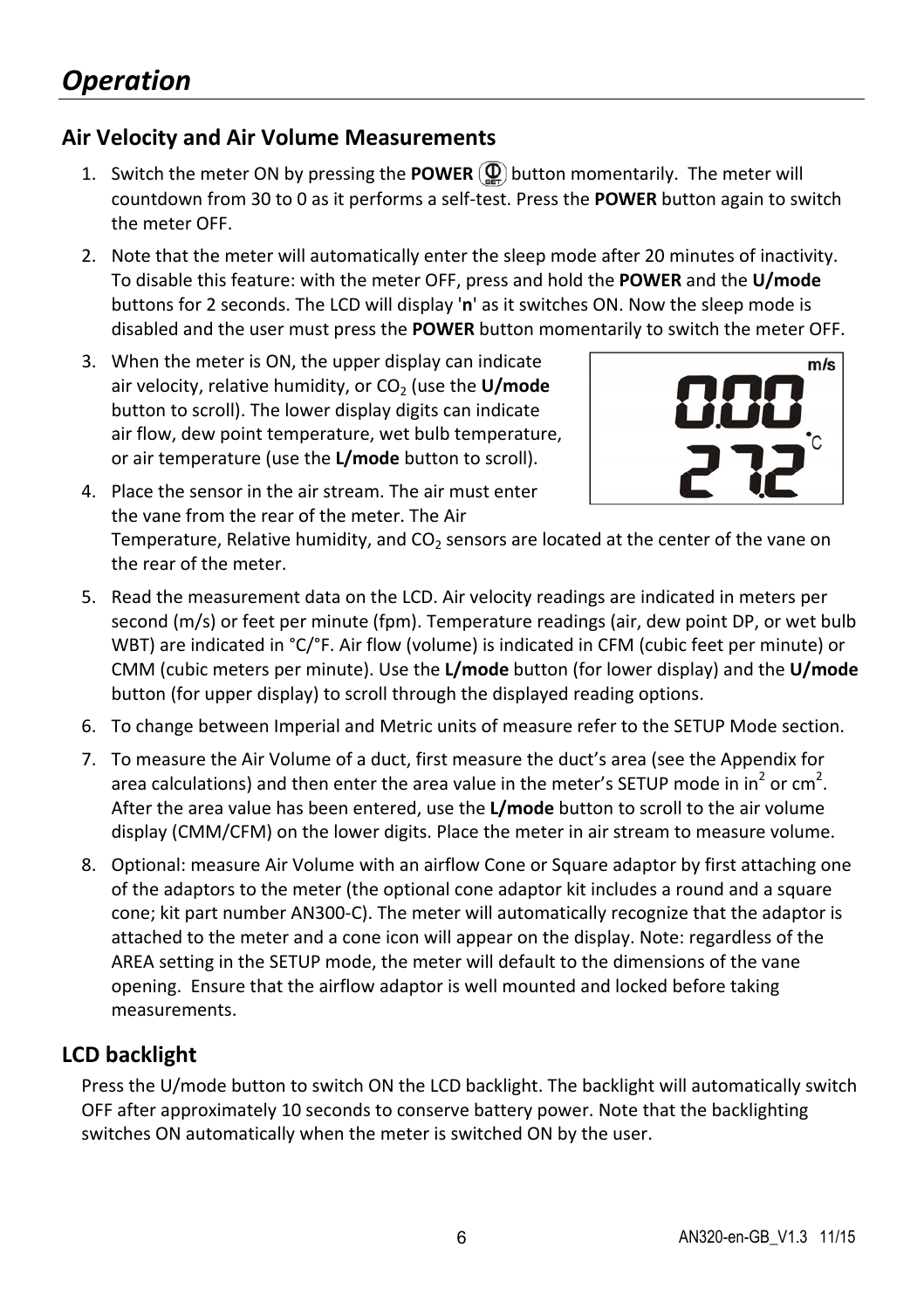# **Relative Humidity, Wet Bulb/Dew Point Temperature, and CO2 Readings**

Sensors are built in to the center of the vane (rear of meter) and are used to measure relative humidity, air temperature, and CO<sub>2</sub>. Wet Bulb and Dew Point temperatures are calculated based on temperature and humidity readings.

- 1. Press **U/mode** to scroll to RH (%) or CO<sub>2</sub> (ppm) modes. The measured relative humidity or carbon dioxide readings will be displayed on the upper LCD digits as selected.
- 2. Use the **L/mode** button to scroll through air temperature, dew point temperature, wet bulb temperature, and air flow (volume) readings.
- 3. To measure the humidity using an offset reference value, please access the Setup mode and input the offset value as described in the Setup mode section. The LCD will display the measured value minus the offset value once the offset is programmed in the Setup mode.

# **Data Hold Mode**

- 1. Press the **HOLD** button from the normal operating mode to freeze the current measurement.
- 2. The 'HOLD' icon will appear at the top of the LCD display.
- 3. Press **HOLD** again to return to normal operation. The 'HOLD' icon will switch OFF and the meter will return to displaying readings in real time.

# **MAX/MIN Mode**

The MAX‐MIN feature records the highest (MAX) and lowest (MIN) readings captured since the MAX‐MIN mode was accessed.

- 1. Press and hold the **MAX/MIN** button for 2 seconds to begin displaying the lowest (minimum) readings encountered since this mode was accessed. The 'MIN' icon will appear at the top of the LCD display indicating that the readings shown are the lowest measured.
- 2. Press and hold the **MAX/MIN** button again for 2 seconds to display the maximum readings encountered. The 'MAX' icon will appear on the LCD.
- 3. Press and hold this button again for 2 seconds to return to the normal mode of operation (the 'MIN' and 'MAX' icons should switch OFF).
- 4. While viewing the MAX or MIN data, use the **L/mode** button to switch the display so that the Air Volume MIN and MAX readings can be viewed also.
- 5. Press and hold **MAX/MIN** for 2 seconds to return to the normal operation mode.

# **Multi‐Point Average Mode**

- 1. From the normal operating mode press the **U/mode** button for 2 seconds to enter Multi‐ Point Average mode (the AVG display icon and the associated black dot • will switch ON).
- 2. Press the **HOLD** button momentarily to record one reading. The upper display digits will show the reading's memory location number and the lower display will show the measured value. Press the **HOLD** button again to take and store another reading; the memory location number will increment by one and the current reading will be stored in this new memory location. The meter can store up to 19,999 points in memory.
- 3. Press **U/mode** momentarily to see the multi‐point mean (average) for all of the readings recorded during the session (the '•AVG' display icon will flash during this process).
- 4. Press **L/mode** to view the average reading for the other available parameters.
- 5. Press **U/mode** momentarily to return to the normal operating mode.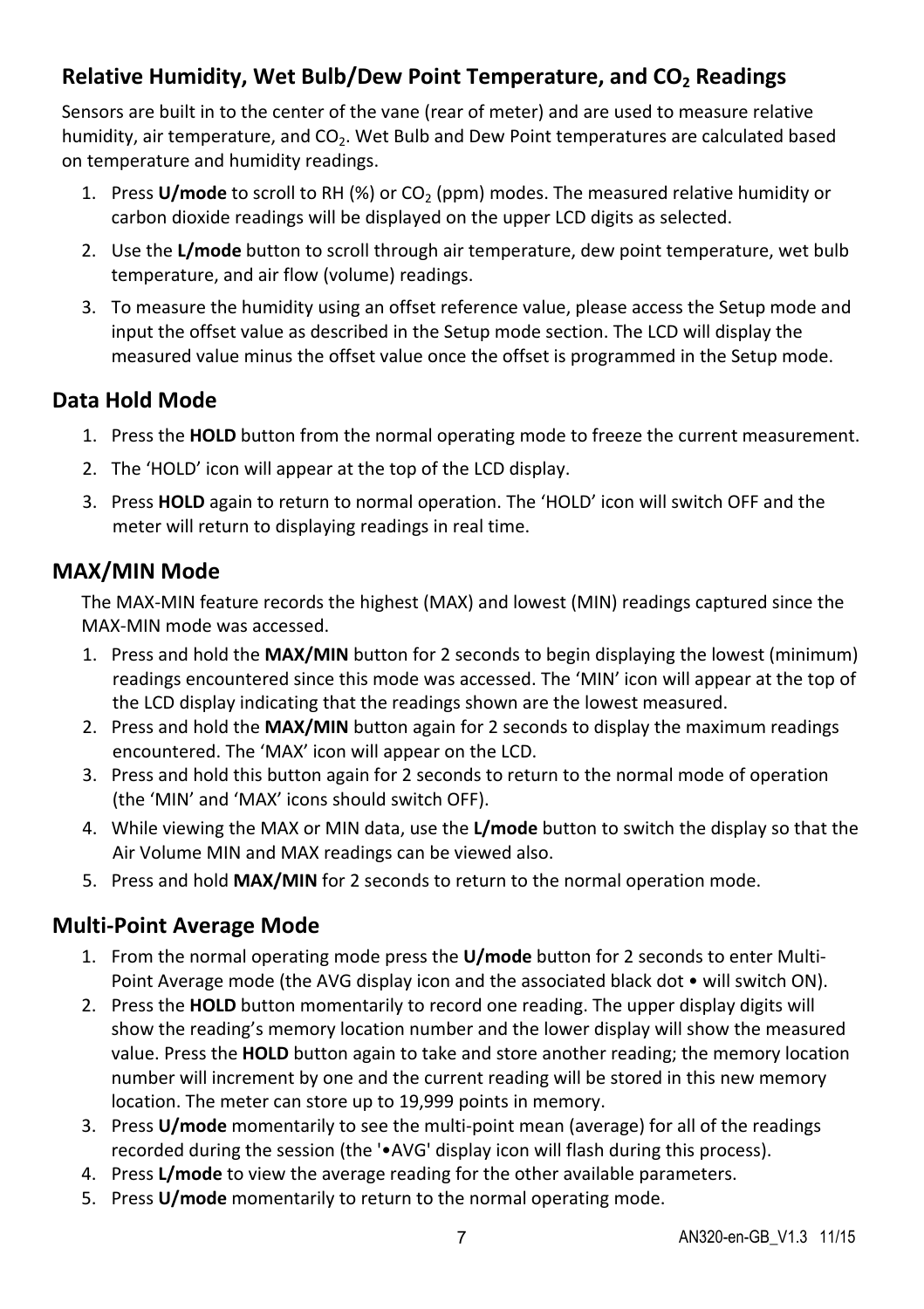# **Timed Average Mode**

- 1. From the normal operating mode, press and hold the **U/mode** button for 2 seconds to enter the Multi‐Point Average mode first and then press **U/mode** one more time momentarily to enter the Timed Average Mode (the AVG and the elapsed timer  $\Theta$  icons will switch ON).
- 2. Press **HOLD** to begin recording. The elapsed timer starts (as shown on the upper display digits) and the clock icon flashes on and off. The longest amount of time the meter can operate in Timed Average Mode is 19,999 seconds.
- 3. Press **U/mode** to stop the clock and to calculate the timed average. The upper LCD will display the elapsed time and the lower LCD will show the averaged readings. The LCD will flash the 'AVG' and the elapsed timer icons.
- 4. Press **L/mode** to view the average for other available measurements.
- 5. Press **U/mode** to return to the normal operating mode.

# *Setup Mode*

# **Entering Setup Mode**

Press and hold the **POWER SET** button for 2 seconds to enter Setup mode. Two options are available: P1.0: Unit and P2.0: AREA.

Use the **up/down** buttons to toggle between P1.0 UNIT and P2.0 AREA options.

#### **P1.0: Unit Selection**

- 1. Once in setup mode, at the P1.0 UNIT display, momentarily press the **HOLD** button to enter the P1.0 UNIT menu.
- 2. Use either **arrow** button to switch between metric and imperial units. The available units are: air velocity (m/s, fpm), temperature (C, F), air volume (CMM, CFM), and area size (cm²,  $inch<sup>2</sup>$ ).
- 3. Press **HOLD** momentarily to return to the P1.0 display.
- 4. Press either **arrow** button to move to the P2.0 AREA option and follow the steps below.

#### **P2.0: Area Size Selection (enter square inches or square centimeters)**

- 1. In setup mode, from the P2.0 AREA display, press **HOLD** to enter the AREA setting menu. The LCD will show '99999' in the lower display with the first digit flashing.
- 2. Use the **up arrow** button change the flashing digit (from 0 through 9).
- 3. Use the **down arrow** button to move to the next digit. Use the **up arrow** button again to change the flashing digit. Continue in this way until the desired AREA value is displayed.
- 4. Press the **Hold** button again momentarily to store the value and to return to the P2.0 display.
- 5. Press either **arrow** button to move to the P3.0 RH OFFSET option and follow the steps below.

#### **P3.0: Relative Humidity (RH) Offset Selection**

- 1. When in setup mode P3.0 press **HOLD** to enter the RH offset setting. The LCD will show 0.0 RH in the upper display.
- 2. Press **U/mode** to increase offset value and **L/mode** to decrease offset.
- 3. Pres **HOLD** once more to return to P3.0.
- 4. Press and hold the **POWER SET** button for 2 seconds to return to the normal operating mode.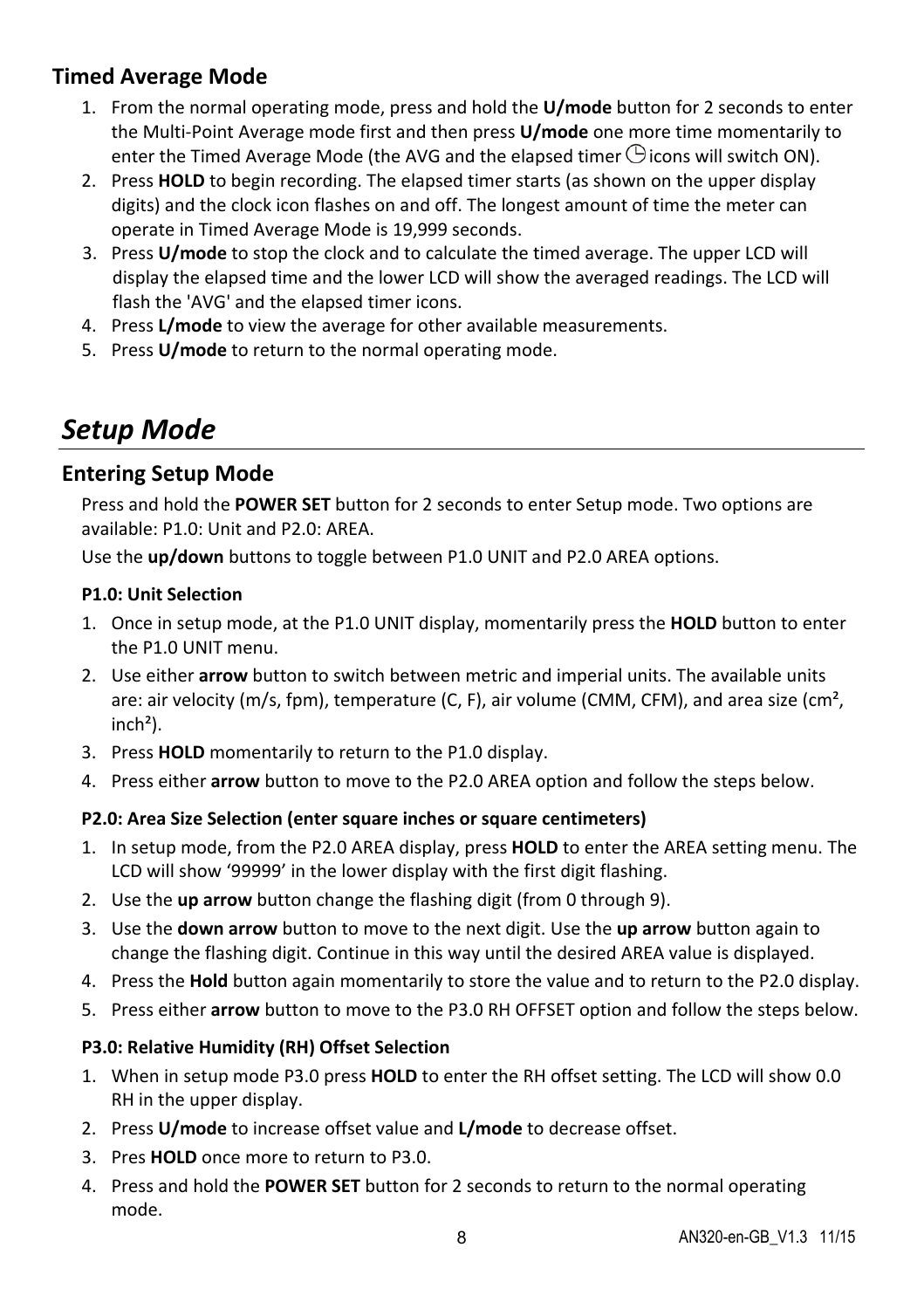#### **P4.0: Altitude Pressure Compensation**

- 5. When in setup mode P4.0, press **HOLD** to enter the pressure compensation parameter. The LCD will show hPA (unit of measure: hector‐Pascal or millibar) on the lower line and a flashing 4‐digit number (from 700 to 1990; the default is 1013 hPA which is standard pressure) on the upper line.
- 6. Press **U/mode** to increase the pressure value and **L/mode** to decrease it.
- 7. Press **HOLD** once more to return to P4.0.
- 8. Press and hold the **POWER SET** button for 2 seconds to return to the normal operating mode.

# *Calibration*

CAUTION: Do not calibrate the meter in air with an unknown  $CO<sub>2</sub>$  concentration. Doing so will result in the meter being calibrated to the standard 400 ppm and could lead to inaccurate results.

- 1. Place the meter in a calibrated environment.
- 2. With the meter OFF, press **SET, HOLD** and L/mode simultaneously to enter CO<sub>2</sub> calibration mode.
- 3. The meter will run a 30 second countdown and 'CAL' will show in the lower display.
- 4. During calibration a  $CO<sub>2</sub>$  reading between 380-420ppm will flash in the upper display.
- 5. Wait for approx. 10 minutes for the reading to stop flashing.
- 6. The calibration is now complete and the meter will return to the normal operating mode.
- 7. To abort the calibration at any time, turn OFF the meter.
- 8. If the calibration fails for any reason please return the meter to Extech Instruments for an evaluation and possible repair.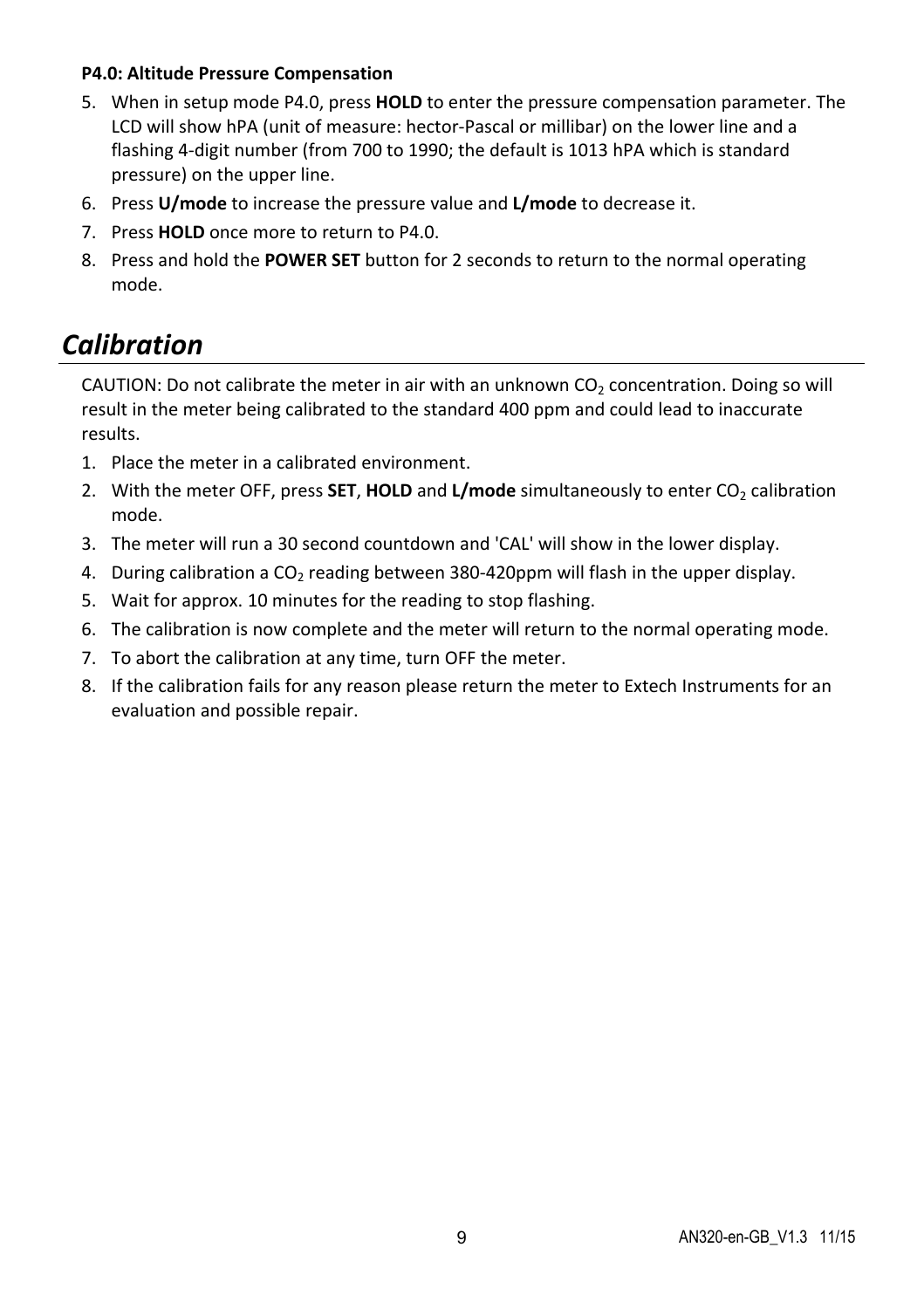# *Battery Replacement*

When  $\mathbb{E}$  appears on the LCD, the AAA batteries must be replaced. The battery cover is located on the back of the meter.

- 1. Open the rear battery compartment by carefully pulling down on the compartment's latch.
- 2. The battery compartment cover should be completely removed before proceeding.
- 3. Replace the four (4) 1.5V 'AAA' batteries ensuring proper polarity.
- 4. Close the battery compartment before attempting to use the meter.



Never dispose of used batteries or rechargeable batteries in household waste. As consumers, users are legally required to take used batteries to appropriate collection sites, the retail store where the batteries were purchased, or wherever batteries are sold.

**Disposal:** Do not dispose of this instrument in household waste. The user is obligated to take end‐of‐life devices to a designated collection point for the disposal of electrical and electronic equipment.

#### **Other Battery Safety Reminders**

- o Never dispose of batteries in a fire. Batteries may explode or leak.
- o Never mix battery types. Always install new batteries of the same type.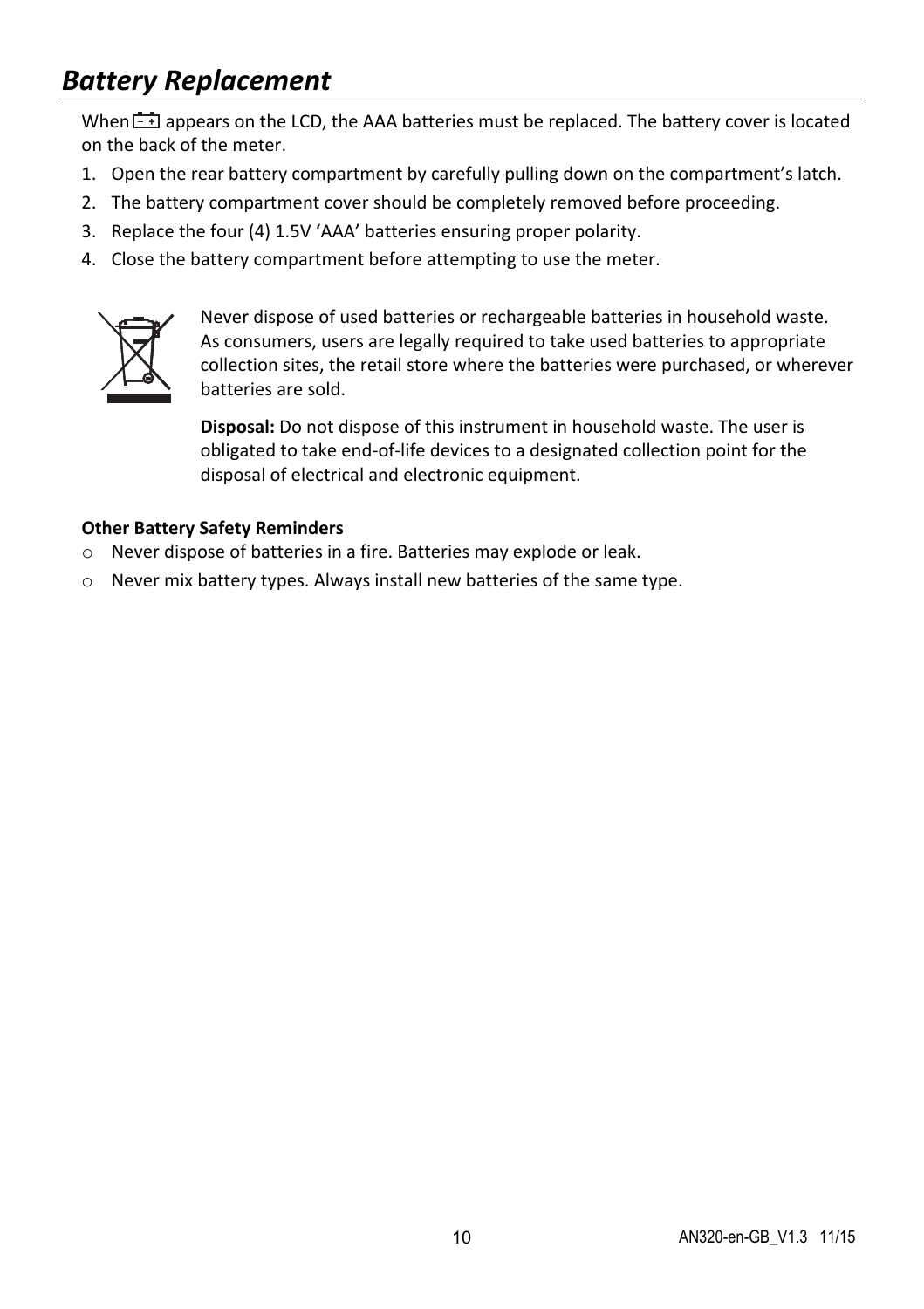# *Specifications*

| <b>Air Velocity</b>               | Ranges                                              |                           | <b>Accuracy</b>                                |  |
|-----------------------------------|-----------------------------------------------------|---------------------------|------------------------------------------------|--|
| m/s (meters per sec)              | $0.2 - 30$ m/s                                      | $0.01 \,\mathrm{m/s}$     | $\pm$ (1.5%rdg + 0.3 m/s)                      |  |
| fpm (feet per minute)             | $40 - 5900$ fpm                                     |                           | $\pm$ (1.5% rdg + 59 fpm)                      |  |
| <b>Relative Humidity</b><br>Range |                                                     | <b>Resolution</b>         | <b>Accuracy</b>                                |  |
| <b>RH</b>                         | 0.1%-99.9%RH                                        | $0.1$ RH                  | ±3%RH (10-90%RH)                               |  |
|                                   |                                                     |                           | ±5%RH (<10% or >90%)                           |  |
| <b>Air Flow</b>                   | Ranges                                              | <b>Resolution</b>         | <b>Area Range</b>                              |  |
| CMM (cubic meters/min)            | 0-99999 $m^3/m$ in                                  | 0.1 up to 9999.9          | 0 to 99999 $cm2$                               |  |
|                                   |                                                     | then $1.0$                |                                                |  |
| CFM (cubic ft/min)                | 0-99999 $ft^3/min$                                  | 0.1 up to 9999.9          | 0 to 99999in <sup>2</sup>                      |  |
|                                   |                                                     | then $1.0$                |                                                |  |
| <b>Temperature</b>                | Ranges                                              | <b>Resolution</b>         | <b>Accuracy</b>                                |  |
| $^{\circ}$ F/ $^{\circ}$ C        | <b>Air and Wet Bulb:</b>                            |                           | $\pm 0.6^{\circ}$ C (-20 to 50 $^{\circ}$ C)   |  |
|                                   | -20 to 60 <sup>o</sup> C (-4 to 140 <sup>o</sup> F) | $0.1^{\circ}C(^{\circ}F)$ | $\pm 1.2^{\circ}$ C (51 to 60 $^{\circ}$ C)    |  |
|                                   | <b>Dew Point:</b>                                   |                           | $± 1.1$ °F (-5 to 122°F)                       |  |
|                                   | -5 to $60^{\circ}$ C (23 to 140 $^{\circ}$ F)       |                           | $\pm$ 2.2°F (123 to 140°F)                     |  |
| CO <sub>2</sub>                   | Range                                               | <b>Resolution</b>         | <b>Accuracy</b>                                |  |
| PPM (parts per million)           | $0 - 9999$ ppm                                      |                           |                                                |  |
|                                   | (readings over 5000 are<br>not specified)           | 1 ppm                     | $\pm$ (30ppm + 5% of rdg)<br>from 0 to 5000ppm |  |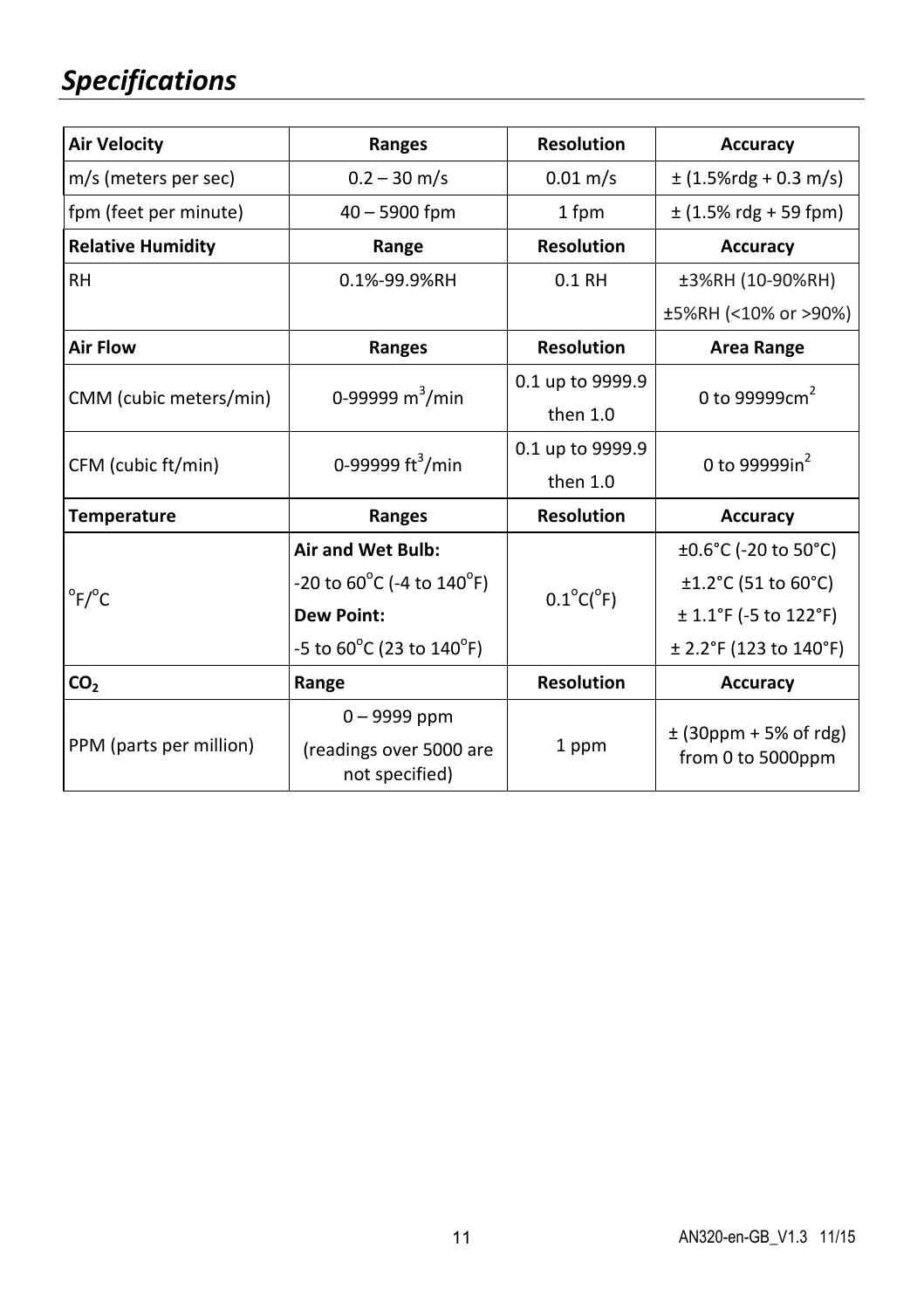| <b>Circuit</b>               | Custom LSI microprocessor                                            |  |  |
|------------------------------|----------------------------------------------------------------------|--|--|
| <b>Display</b>               | Dual function 13 mm (0.5") 4-digit LCD                               |  |  |
| Sampling rate                | 1 reading per second approx.                                         |  |  |
| Air velocity/flow sensor     | Conventional angled vane arms with low-friction ball bearing         |  |  |
| <b>Temperature Sensor</b>    | NTC-type precision thermistors                                       |  |  |
| CO <sub>2</sub> Sensor       | NDIR CO <sub>2</sub> sensor                                          |  |  |
| <b>Automatic Power off</b>   | Auto shut off after 20 minutes to preserve battery life (sleep mode) |  |  |
| <b>Operating Temperature</b> | 0°C to 50°C (32°F to 122°F)                                          |  |  |
| <b>Storage Temperature</b>   | -10°C to 50°C (14 to 122°F)                                          |  |  |
| <b>Operating Humidity</b>    | <80% RH                                                              |  |  |
| <b>Storage Humidity</b>      | <90% RH                                                              |  |  |
| <b>Operating Altitude</b>    | 2000m (7000 ft.) maximum                                             |  |  |
| <b>Battery Power</b>         | Four (4) 'AAA' 1.5V batteries                                        |  |  |
| <b>Battery Life</b>          | > 40 hours                                                           |  |  |
| <b>Battery consumption</b>   | 8.3 mA DC (approx.)                                                  |  |  |
| Weight                       | 725g (1.6 lbs.) including battery and probe                          |  |  |
| <b>Dimensions</b>            | Main instrument: 269 x 106 x 51mm (10.6 x 4.2 x 2")                  |  |  |
|                              | Vane inner diameter: 100mm / 3.94 inches                             |  |  |
|                              | <b>Optional Air Flow Adaptors:</b>                                   |  |  |
|                              | Round: 210mm (8.3") Diameter                                         |  |  |
|                              | Square: 346 x 346mm (13.6 x 13.6")                                   |  |  |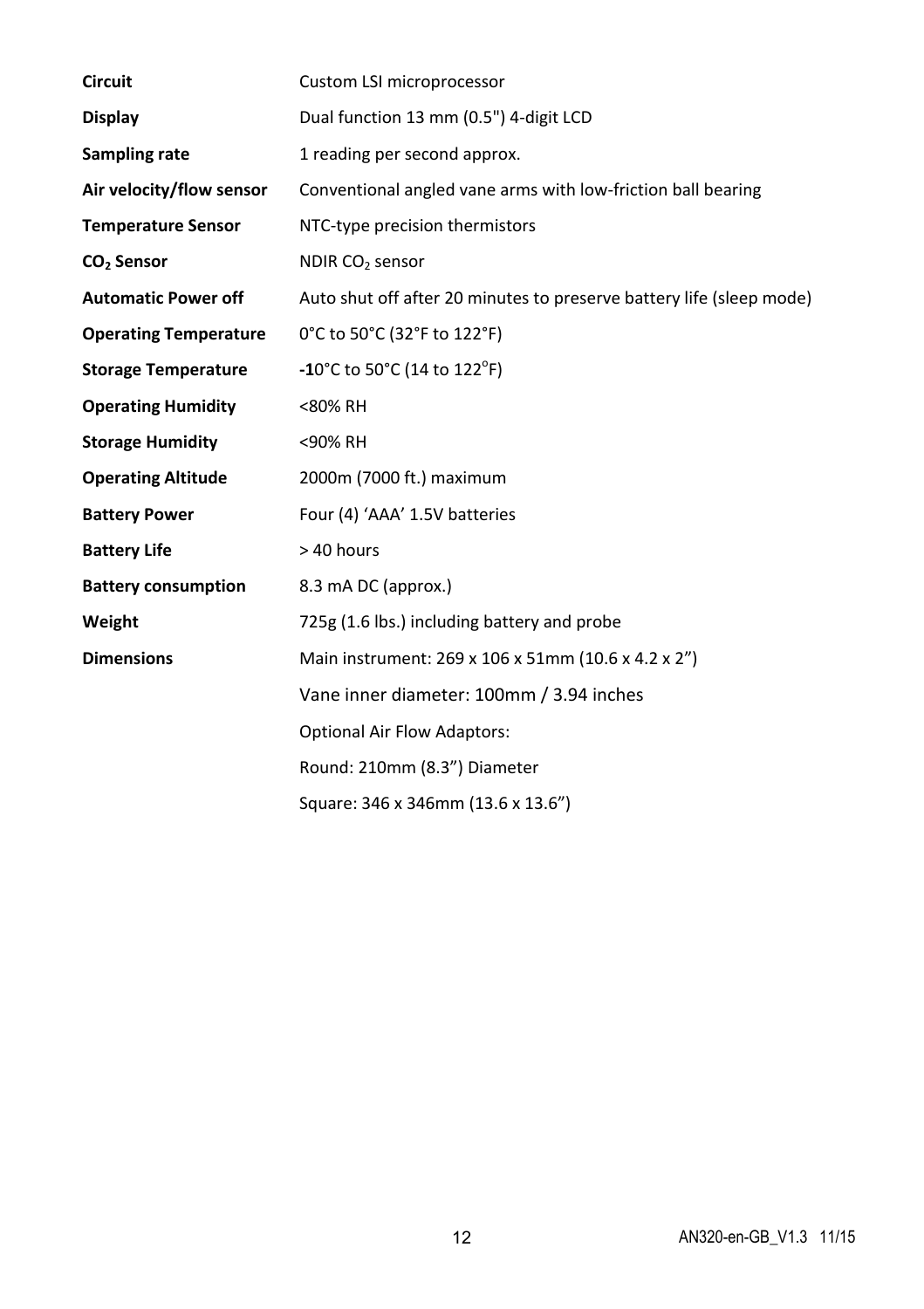# **Error codes and solutions**

### **Air Temperature**

**E02**: Temperature reading is lower than the low range limit. Place the meter in room temperature for 30 minutes. If E02 continues, send the unit to Extech for repair.

**E03**: Temperature exceeds the high range limit. Place the meter in room temperature for 30 minutes. If E03 continues to appear, send the unit to Extech for repair.

**E31**: The A‐to‐D converter requires replacing. Send the meter to Extech Instruments for repair.

### **Relative Humidity (RH)**

**E04:** Temperature error corrupted the humidity reading. Check the temperature error solution section.

**E11:** RH calibration error. Send to Extech Instruments for repair.

**E33:** RH measurement circuit error. Send to Extech Instruments for repair.

### **Dew Point (DP) and Wet Bulb (WBT) Temperature**

**E04**: Temperature or RH error. Check temperature or RH error solutions.

### **Air velocity**

**E03**: Velocity exceeds the high range limit. Test the meter using an air velocity that is known to be within the specified range limits. Send the unit to Extech for repair if the E03 error message persists.

#### **Air volume**

**E03**: Reading exceeds the meter's display limit. Check that the AREA setting is correct in the Setup Mode.

**E04**: Air velocity error. Return meter to Extech for repair.

### **CO2**

**E01/E33:** Voltage too low or  $CO<sub>2</sub>$  module error. Check if the low battery icon is displayed on the LCD, if yes, replace with new batteries. Try a recalibration, or send the unit to Extech for repair if the problem persists.

### **Other Errors**

**E32**: Memory IC error. Reboot the meter and check it again; send it to Extech Instruments for repair if the error message persists.

#### **No display**

- 1. Check that the batteries are making good contact and are aligned for correct polarity.
- 2. Replace batteries.

#### **Display switches OFF automatically**

This symptom could be the normal 'Sleep Mode' which switches the meter OFF after 20 minutes of in‐activity. If this is not the 'Sleep Mode', check whether the low battery indicator appears before the LCD attempts to switch ON; if yes, replace the batteries.